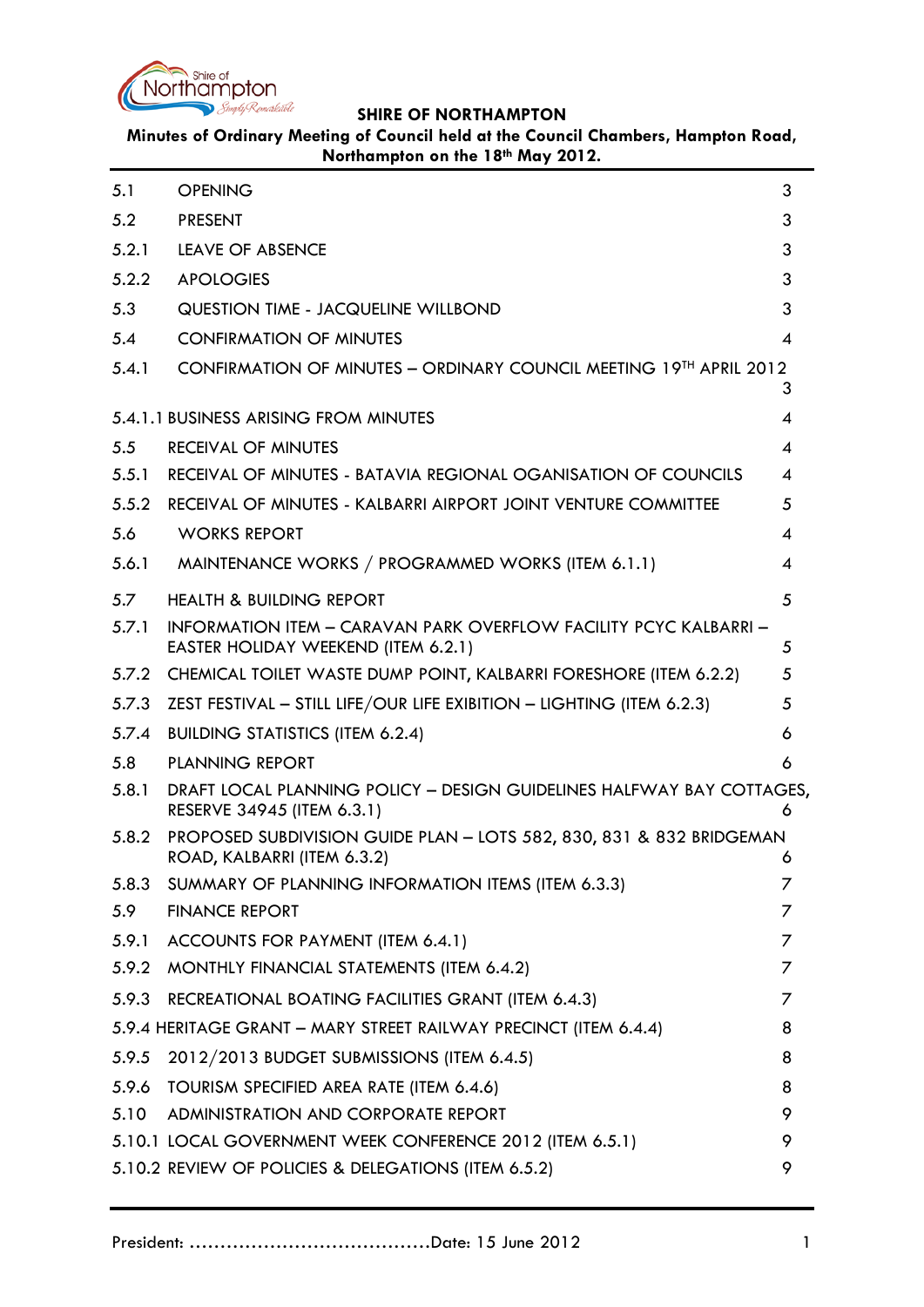

| Minutes of Ordinary Meeting of Council held at the Council Chambers, Hampton Road,<br>Northampton on the 18th May 2012. |                                                                    |    |  |  |
|-------------------------------------------------------------------------------------------------------------------------|--------------------------------------------------------------------|----|--|--|
|                                                                                                                         | 5.10.3 SALE OF COMMUNITY BUS (ITEM 6.5.3)                          | 9  |  |  |
|                                                                                                                         | 5.10.4 JET SKIS IN SWIMMING AREAS - HORROCKS (ITEM 6.5.4)          | 10 |  |  |
|                                                                                                                         | 5.10.5 LOCAL GOVERNMENT REFORM (ITEM 6.5.5)                        | 10 |  |  |
|                                                                                                                         | 5.10.6 STATE AVIATION STRATEGY - ISSUES PAPER (ITEM 6.5.6)         | 10 |  |  |
| 5.10.7                                                                                                                  | NORTHAMPTON COMMUNITY CENTRE REDEVELOPMENT (ITEM 6.5.7)            | 10 |  |  |
| 5.10.8                                                                                                                  | CHANGE TO FUNDING ALLOCATIONS FOR BATAVIA RURAL GROUP (ITEM 6.5.8) | 11 |  |  |
| 5.11                                                                                                                    | <b>PRESIDENTS REPORT</b>                                           | 11 |  |  |
| 5.12                                                                                                                    | <b>DEPUTY PRESIDENTS REPORT</b>                                    | 11 |  |  |
| 5.13                                                                                                                    | <b>COUNCILLORS REPORT</b>                                          | 11 |  |  |
| 5.13.1                                                                                                                  | <b>CR BOOTH</b>                                                    | 11 |  |  |
| 5.13.2                                                                                                                  | <b>CR GLIDDON</b>                                                  | 11 |  |  |
| 5.13.3                                                                                                                  | <b>CR STOCK-STANDEN</b>                                            | 12 |  |  |
| 5.14                                                                                                                    | <b>INFORMATION BULLETIN</b>                                        | 12 |  |  |
| 5.15                                                                                                                    | NEW ITEMS OF BUSINESS                                              | 12 |  |  |
| 5.16                                                                                                                    | <b>NEXT MEETING OF COUNCIL</b>                                     | 12 |  |  |
| 5.17                                                                                                                    | <b>CLOSURE</b>                                                     | 12 |  |  |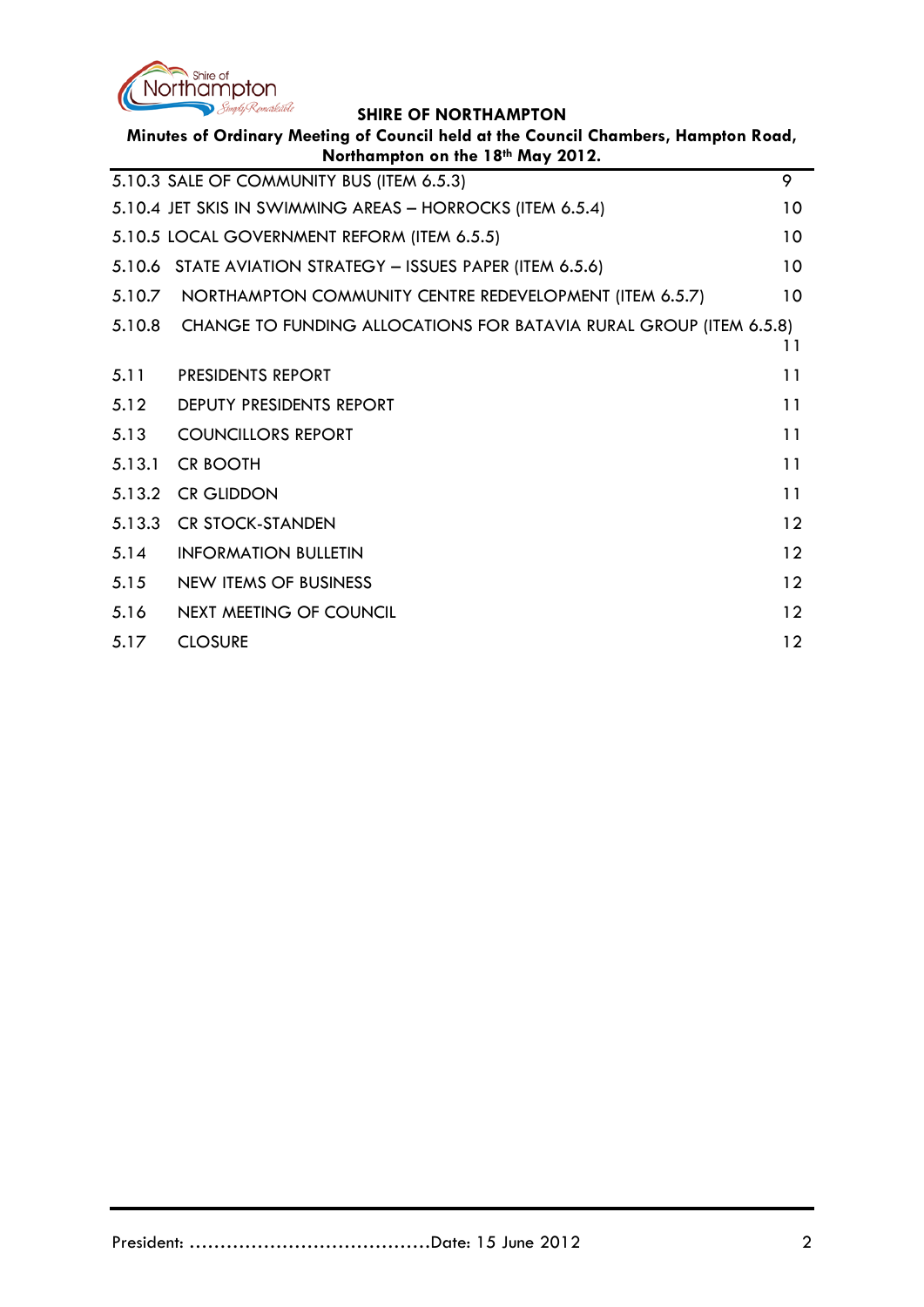

**Minutes of Ordinary Meeting of Council held at the Council Chambers, Hampton Road, Northampton on the 18th May 2012.**

## **5.1 OPENING**

The President thanked all members present for their attendance, welcomed all Councillors and declared the meeting open at 1.03pm.

## <span id="page-2-0"></span>**5.2 PRESENT**

| Cr G Wilson                | President                                          | Northampton Ward |  |
|----------------------------|----------------------------------------------------|------------------|--|
| Cr L Parker                | Deputy President                                   | Kalbarri Ward    |  |
| Cr T Carson                |                                                    | Northampton Ward |  |
| Cr C Simkin                |                                                    | Northampton Ward |  |
| Cr B Cripps                |                                                    | Northampton Ward |  |
| Cr S Stock-Standen         |                                                    | Northampton Ward |  |
| Cr P Gliddon               |                                                    | Kalbarri Ward    |  |
| Cr S Penn                  |                                                    | Kalbarri Ward    |  |
| Cr J Booth                 |                                                    | Kalbarri Ward    |  |
| Mr Garry Keeffe            | <b>Chief Executive Officer</b>                     |                  |  |
| Mr Jamie Criddle           | Deputy Chief Executive Officer (entered at 1.25pm) |                  |  |
| Mr Glenn Bangay            | Principal EHO/Building Surveyor                    |                  |  |
| <b>Mrs Hayley Williams</b> | <b>Principal Planner</b>                           |                  |  |

## <span id="page-2-1"></span>**5.2.1 LEAVE OF ABSENCE**

Nil.

### <span id="page-2-2"></span>**5.2.2 APOLOGIES**

Nil.

## <span id="page-2-3"></span>**5.3 QUESTION TIME**

There were members of the public present with the following questions put to Council.

5.3.1 JACQUELINE WILLBOND– DISABLED ACCESS FISHING PLATFORM

### **Jacqueline Willbond**

Jacqueline Willbond inquired as to why her correspondence to the Chief Executive Officer pertaining to the Disabled Access Fishing Platform was not raised in Council?

The Chief Executive Officer advised that the issue was not raised in Council as he had not received such a request to do so, and that any issues raised via emails were adequately answered at the time, however will check council records to verify this.

Jacqueline Willbond asked why Council was pursuing with the platform when it was not for wheelchair use.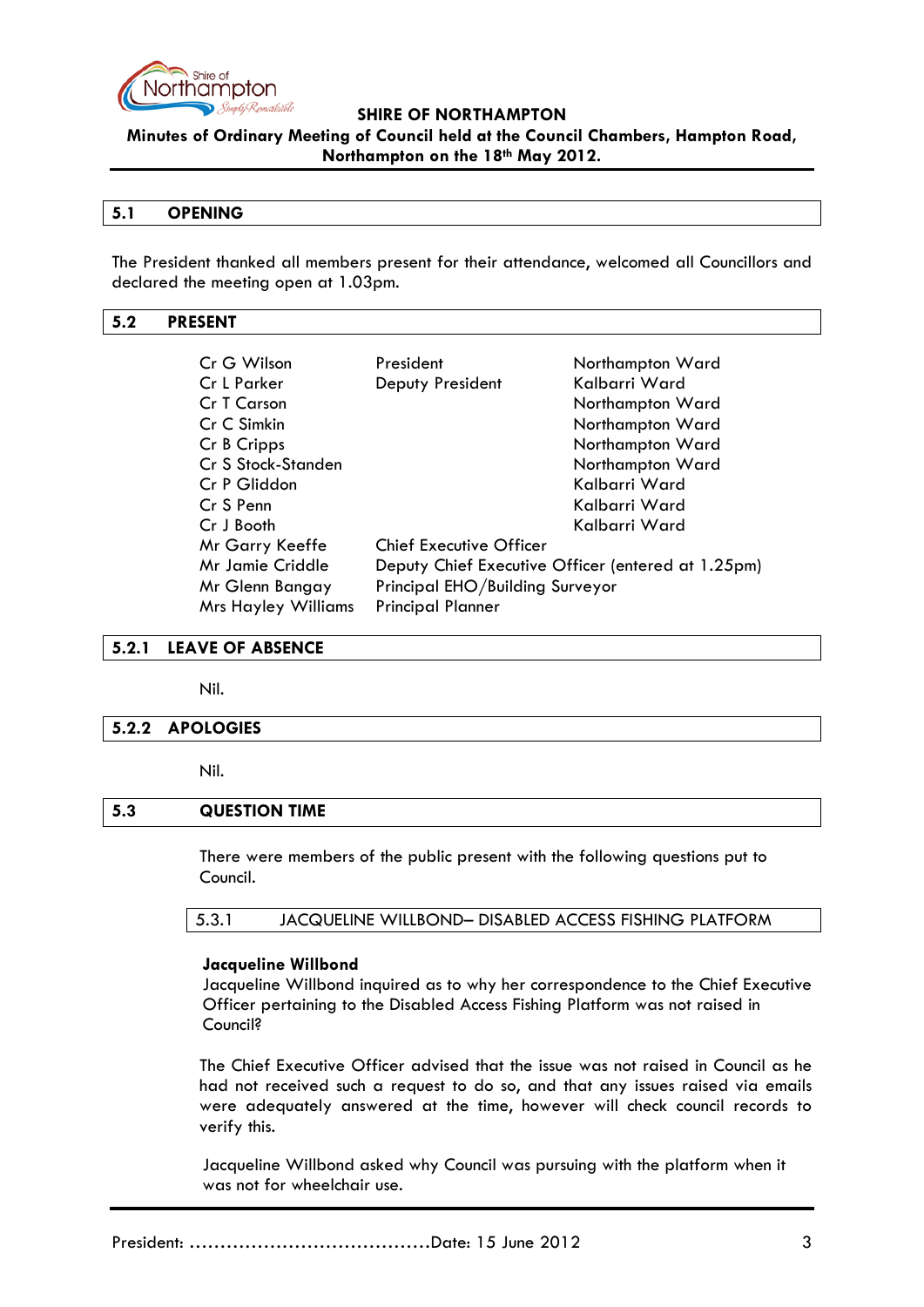

# **Minutes of Ordinary Meeting of Council held at the Council Chambers, Hampton Road, Northampton on the 18th May 2012.**

CEO advised that her statement is incorrect and that the platform is designed for disabled and wheel chair use as per the Australian Standards.

Jacqueline Willbond inquired as to the current status of the Disabled Access Fishing Platform?

The Chief Executive Officer advised that the Disabled Access Fishing Platform was sitting in the Northampton Shire Depot as the original access path to where the Platform is to be located, was washed away with the tidal surge from a previous cyclone that passed the WA coastline. Council are currently costing an alternative path for the said platform.

#### <span id="page-3-1"></span><span id="page-3-0"></span>**5.4 CONFIRMATION OF MINUTES**

### 5.4.1 CONFIRMATION OF MINUTES - ORDINARY COUNCIL MEETING 19th APRIL 2012.

Moved Cr PENN, seconded Cr GLIDDON

That the minutes of the Ordinary Meeting of Council held on the 19th April 2012 be confirmed as a true and correct record subject to the following amendments:

Minute 4.10.3 – Change amount requested from \$2,000 to \$5,000.

Minute  $4.8.14$  – Change voting to read  $6/1$ .

Afternoon Tea Adjournment – Remove Brad Cripps from attendance list.

CARRIED 9/0

### 5.4.1.1 BUSINESS ARISING FROM MINUTES

Nil.

### **5.5** RECEIVAL OF MINUTES

5.5.1 RECEIPT OF BROC MINUTES

Moved Cr STOCK-STANDEN, seconded Cr CRIPPS

That the minutes of the Batavia Regional Organisation of Councils held on Friday 23RD March 2012 be received.

CARRIED 9/0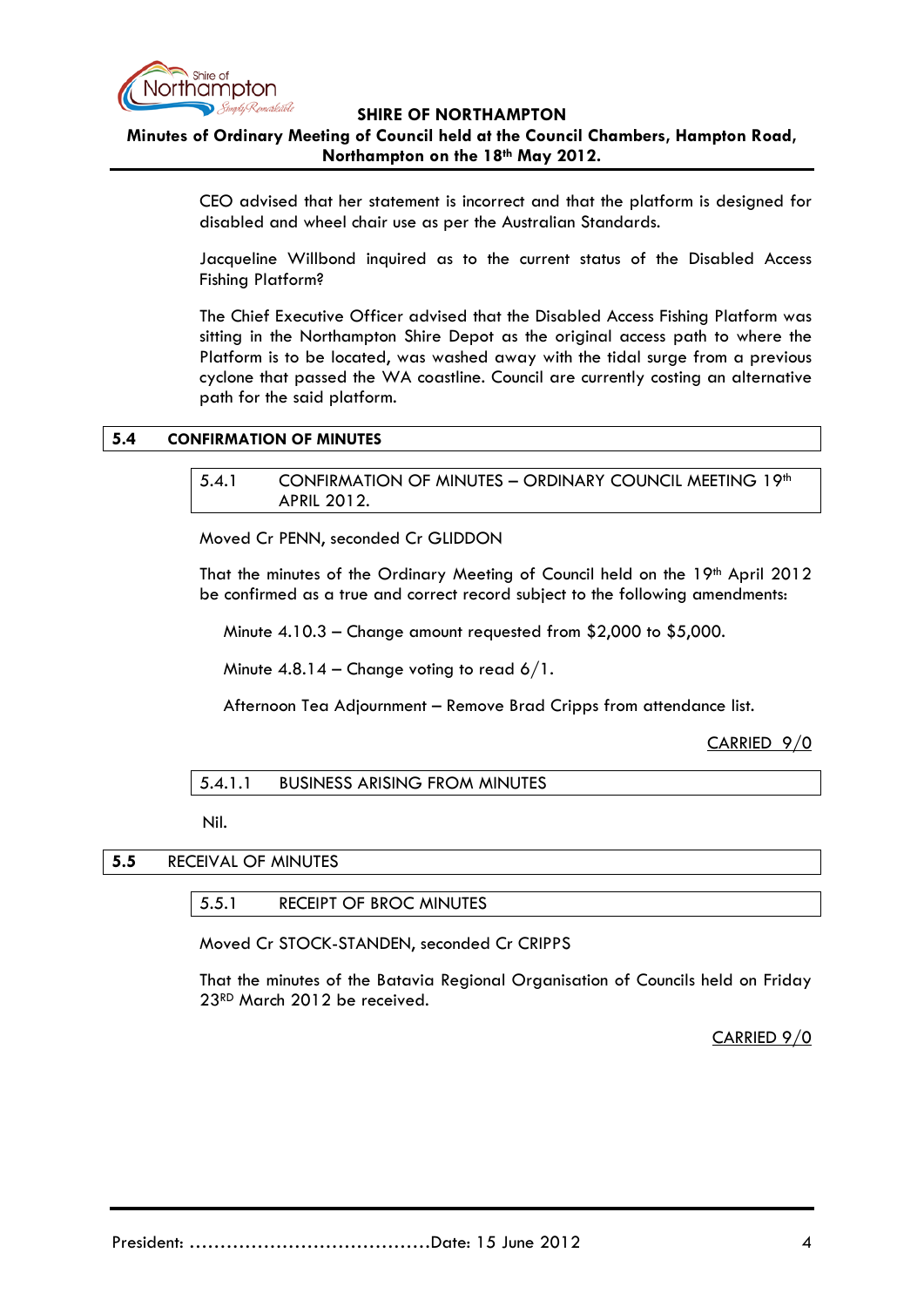

## **Minutes of Ordinary Meeting of Council held at the Council Chambers, Hampton Road, Northampton on the 18th May 2012.**

5.5.2 RECEIPT OF KALBARRI AIRPORT JOINT VENTURE MINUTES

Moved Cr SIMKIN, seconded Cr BOOTH

That the minutes of the Kalbarri Airport Joint Venture Committee held on Friday 27<sup>th</sup> April 2012 be received.

CARRIED 9/0

### **5.6 WORKS REPORT**

5.5.1 MAINTENANCE WORKS/PROGRAMMED WORKS (ITEM 6.1.1)

Noted.

## **5.7 HEALTH/BUILDING REPORT**

| 5.7.1 | <b>INFORMATION ITEM - CARAVAN PARK OVERFLOW FACILITY PCYC</b> |
|-------|---------------------------------------------------------------|
|       | KALBARRI – EASTER HOLIDAY WEEKEND (ITEM 6.2.1)                |

Noted.

# 5.7.2 CHEMICAL TOILET WASTE DUMP POINT, KALBARRI FORESHORE (ITEM 6.2.2)

Moved Cr SIMKIN, seconded Cr CRIPPS

That Council include the relocation of the chemical toilet waste dump point in the Kalbarri Foreshore Strategy and when an appropriate position has been identified that the costs of the relocation be ascertained and presented for consideration in the Draft Budget; and that until the relocation can be carried out a small timber panel fence or similar barrier fence be placed on the eastern side of the unit to make the aesthetic outlook from the Kalbarri Beach Resort more acceptable; a sufficient length of hose be refitted to the tap and Council's contract cleaner be requested to monitor the cleaning of the unit when the adjoining ablution block is being cleaned.

CARRIED 9/0

| 5.7.3 | ZEST FESTIVAL - STILL LIFE/OUR LIFE EXIBITION - LIGHTING (ITEM |
|-------|----------------------------------------------------------------|
|       | 6.2.3                                                          |

Moved Cr BOOTH, seconded Cr PENN

That Council approve of the installation of the temporary lighting, by the licenced electrical contractor, and that following the exhibition, Council to inspect to determine if the lighting is to be removed.

CARRIED 9/0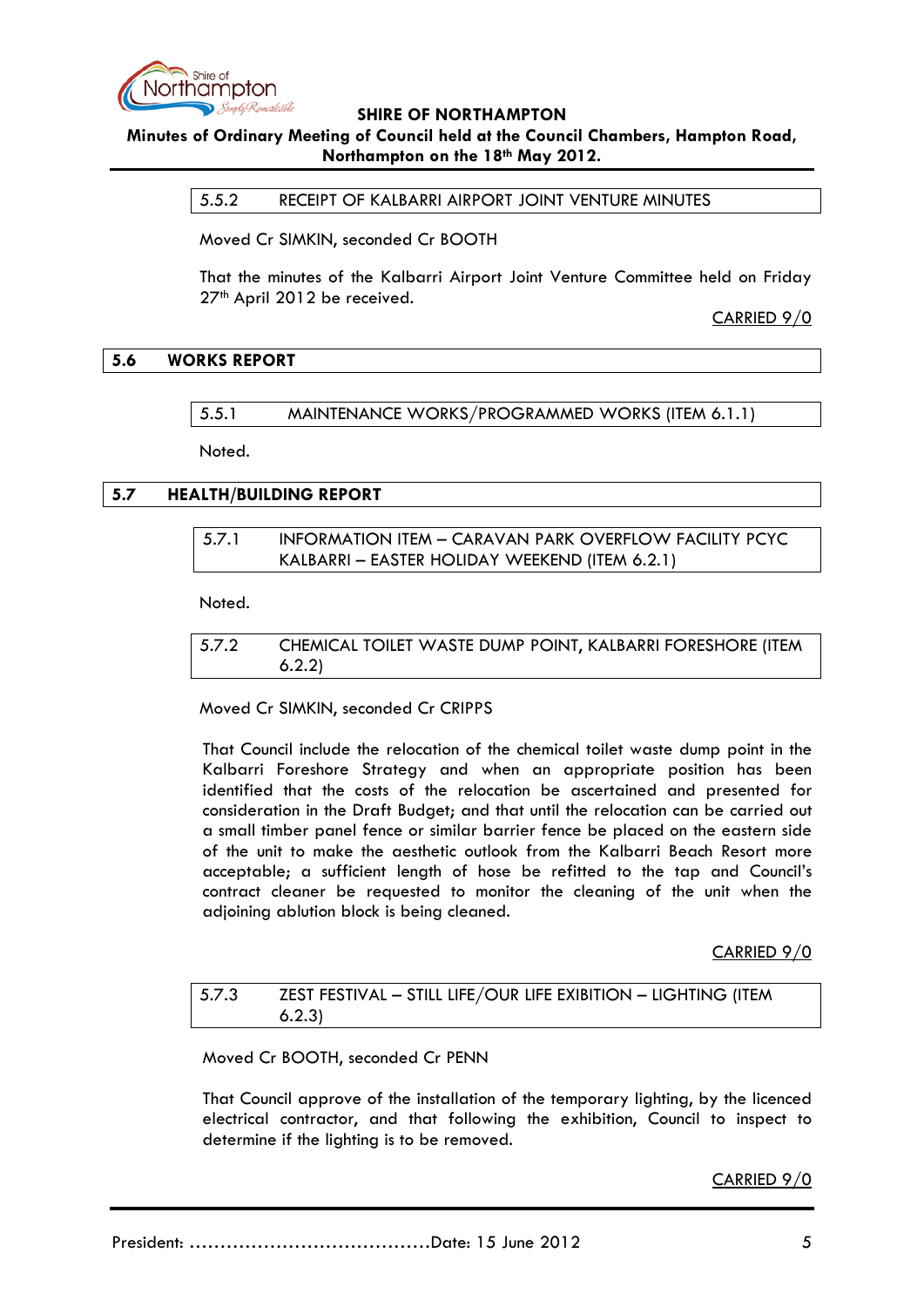

**Minutes of Ordinary Meeting of Council held at the Council Chambers, Hampton Road, Northampton on the 18th May 2012.**

5.7.4 BUILDING STATISTICS (ITEM 6.2.4)

Noted.

## **5.8 TOWN PLANNING REPORT**

5.8.1 DRAFT LOCAL PLANNING POLICY – DESIGN GUIDELINES HALFWAY BAY COTTAGES, RESERVE 34945 (ITEM 6.3.1)

Moved Cr GLIDDON, seconded CR SIMKIN,

That Council pursuant to Section 2.4 of the Shire of Northampton Local Planning Scheme No.10 resolve to:

- 1 Adopt draft Local Planning Policy 'Design Guidelines Halfway Bay Cottages, Reserve 34945' for public comment and advertise it for a period of 21 days;
- 2 Should no written, author-identified objections be received during the 21 day advertising period, then adopt for final approval Local Planning Policy 'Design Guidelines - Halfway Bay Cottages, Reserve 34945' and proceed to publish a notice to this effect in the local newspaper; &
- 3 Should there be any written, author-identified objections received during the advertising period, require staff to present to Council a further report.

CARRIED 9/0

## 5.8.2 PROPOSED SUBDIVISION GUIDE PLAN – LOTS 582, 830, 831 & 832 BRIDGEMAN ROAD, KALBARRI (ITEM 6.3.2)

Moved Cr BOOTH, seconded CR PENN

That Council advise the Applicants and the WA Planning Commission that:

- 1. The proposed Subdivision Guide Plan is not supported in its current form;
- 2. Council strongly supports the need for effective "rejuvenation" of the tourism opportunities of the location including the need to provide for smaller tourist ventures and cheaper / family based accommodation; and
- 3. In terms of Items 1 to 3 above and the Owners be invited to discuss further the progression of a Structure Plan under TPS 9 over the area with Council Officers.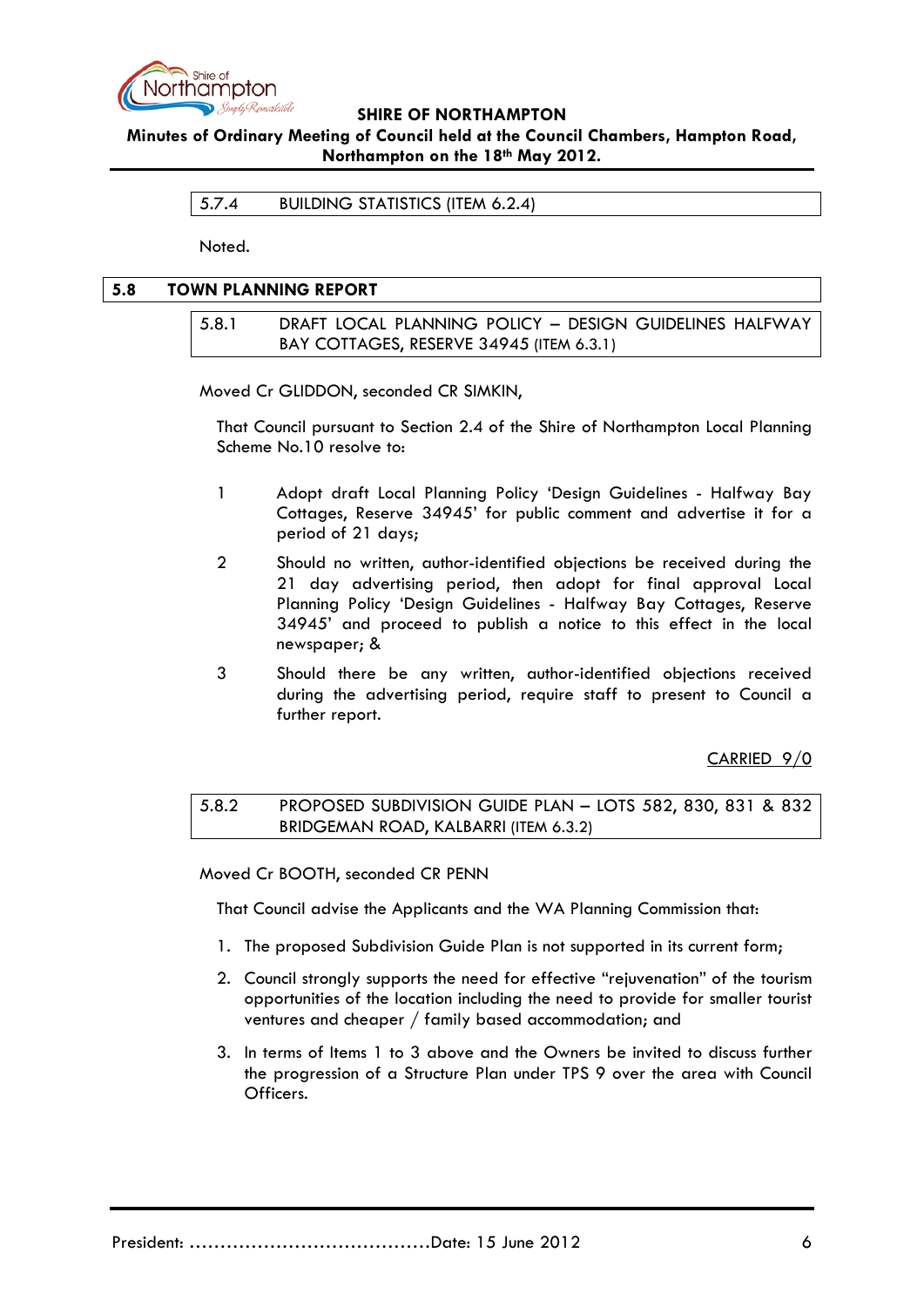

# **Minutes of Ordinary Meeting of Council held at the Council Chambers, Hampton Road, Northampton on the 18th May 2012.**

*4.* Council Officers to determine what landowners want to continue progressing the Subdivision Guide Plan and should the Subdivision Guide Plan not be progressed immediately liaise with WA Planning Commission to examine what opportunity there may be for the owner of Lot 830 to progress with an independent subdivision in the interim.

CARRIED 7/2

Cr's BOOTH and PENN requested to have their votes recorded as against the motion.

5.8.3 SUMMARY OF PLANNING INFORMATION ITEMS (ITEM 6.3.3)

Noted.

Mrs Hayley Williams, Principal Planner left the meeting at 2.13pm.

### **5.9 FINANCE REPORT**

### 5.9.1 ACCOUNTS FOR PAYMENT (ITEM 6.4.1)

Moved Cr PENN, seconded Cr SIMKIN

That Municipal Fund Cheques 19271 to 19305 inclusive, totalling \$123,282.92, Municipal EFT payments numbered EFT9935 to EFT10028 inclusive totalling \$498,498.78, Direct Debit payments GJ10-01 to GJ10-06 totalling \$2,347.14, Trust Fund Cheque 1851 to 1852 inclusive, totalling \$10,808.53, be passed for payment and the items therein be declared authorised expenditure.

CARRIED BY AN ABSOLUTE MAJORITY 9/0

#### 5.9.2 MONTHLY FINANCIAL STATEMENTS (ITEM 6.4.2)

Moved Cr STOCK-STANDEN, seconded Cr CARSON

That Council adopts the Monthly Financial Report for the period ending 30 April 2012 and notes any material variances greater than \$5,000.

CARRIED 9/0

#### 5.9.3 RECREATIONAL BOATING FACILITIES GRANT (ITEM 6.4.3)

Moved Cr CARSON, seconded Cr SIMKIN

That Council commits a provision of \$58,687 within the 2012/13 Budget for the development of the northern boat ramp, Kalbarri.

CARRIED 9/0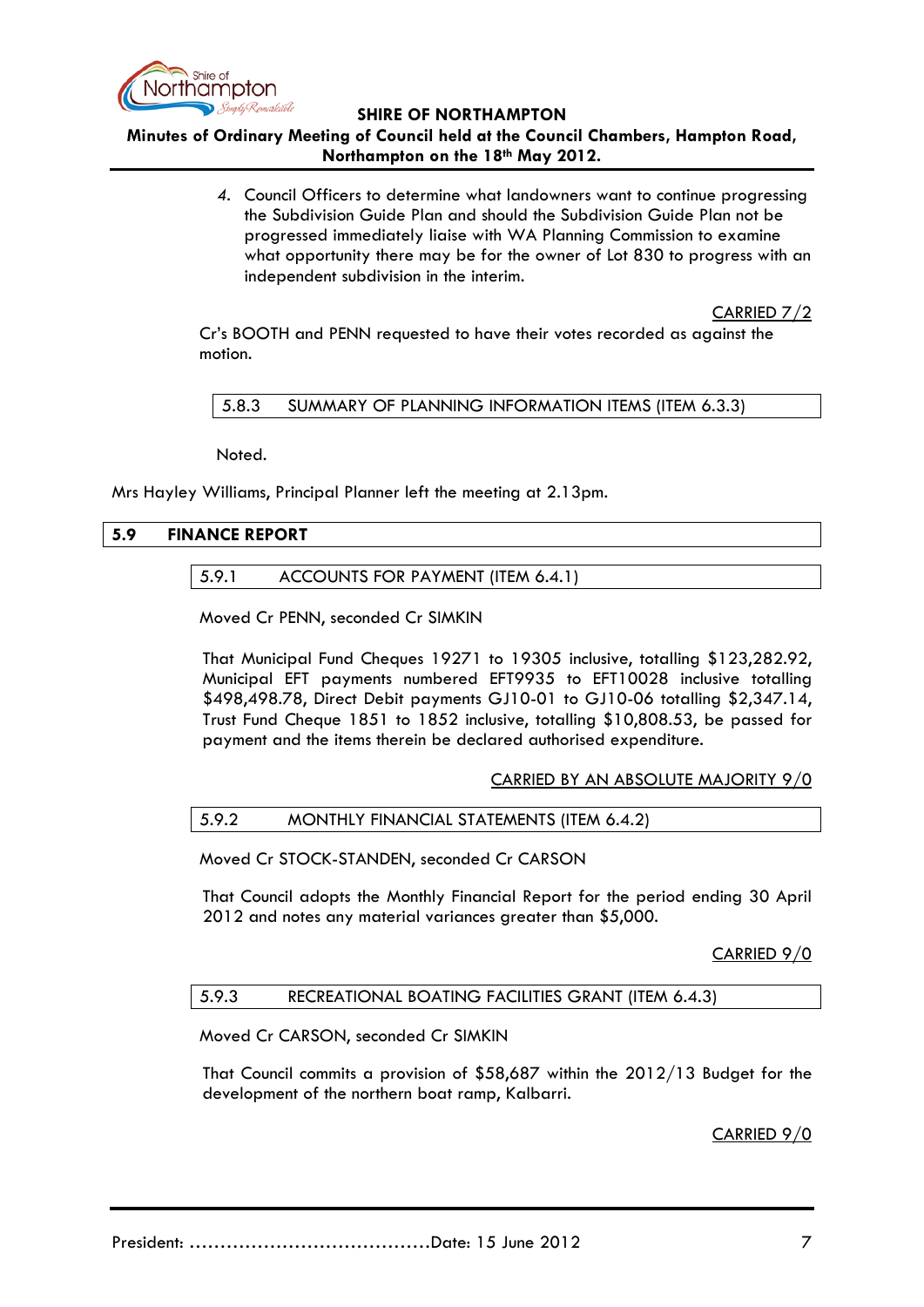

# **Minutes of Ordinary Meeting of Council held at the Council Chambers, Hampton Road, Northampton on the 18th May 2012.**

5.9.4 HERITAGE GRANT – MARY STREET RAILWAY PRECINCT (ITEM 6.4.4)

Moved Cr BOOTH, seconded Cr PARKER

That Council commits a provision of \$34,748 within the 2012/13 Budget for conservation works to the buildings at the Mary Street Railway precinct.

CARRIED 9/0

Cr GLIDDON declared a proximity interest in item 6.4.5 as she is a life member and volunteer of the Kalbarri Development Association.

5.9.5 2011-12 BUDGET SUBMISSIONS (ITEM 6.4.5)

Moved Cr CRIPPS, seconded Cr STOCK-STANDEN

That the following items be listed in the draft 2012/13 Budget for further consideration:

#### **1. Kalbarri Visitors Centre**

Operational grant for the 2012/2013 financial year - \$25,000 Provision of \$12,000 for computer/furniture upgrade with the group to seek external funding.

### **2. Northampton Tourist Association**

Operational grant for the 2012/2013 financial year - \$25,000

CARRIED 9/0

5.9.6 TOURISM SPECIFIED AREA RATE (ITEM 6.4.6)

Moved Cr PARKER, seconded Cr CARSON

That the following items be listed in the draft 2012/13 Budget for further consideration:

### **1. Kalbarri Visitors Centre**

"Re-Discover Kalbarri" Television & Print campaign - \$20,000

### CARRIED 9/0

#### AFTERNOON TEA ADJOURNMENT

Council adjourned for afternoon tea at 2.43pm and reconvened at 2.58pm with the following in attendance: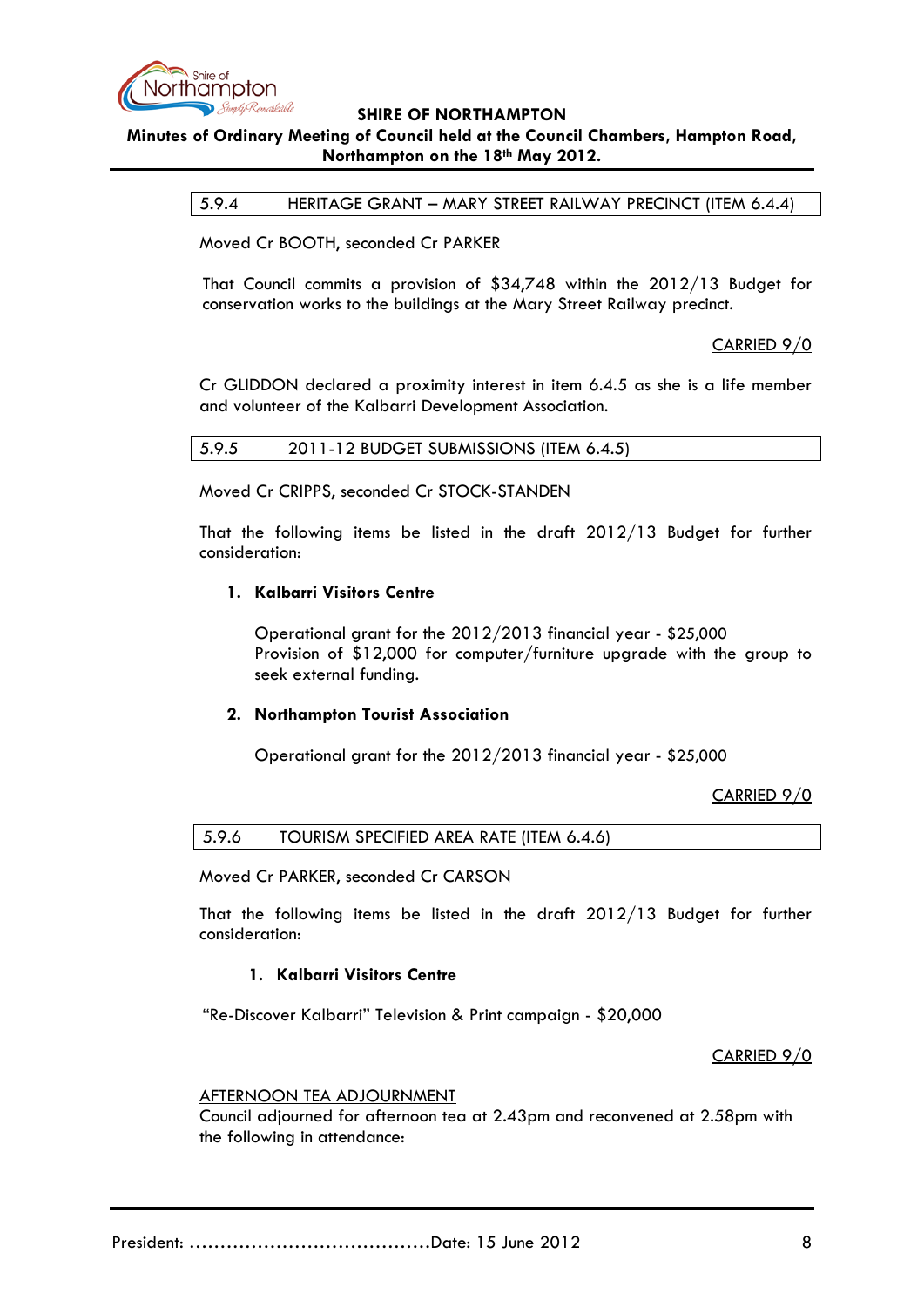

**Minutes of Ordinary Meeting of Council held at the Council Chambers, Hampton Road, Northampton on the 18th May 2012.**

> Cr Wilson, Cr Parker, Cr Gliddon, Cr Penn, Cr Booth, Cr Carson, Cr Cripps, Cr Simkin, Cr Stock-Standen, Chief Executive Officer, Garry Keeffe, Deputy Chief Executive Officer, Jamie Criddle and EHO/Building Surveyor, Glenn Bangay.

## **5.10 ADMINISTRATION & CORPORATE REPORT**

### 5.10.1 LOCAL GOVERNMENT WEEK CONFERENCE 2012 (ITEM 6.5.1)

Moved Cr GLIDDON, seconded CR PARKER

That Cr's Wilson, Parker Cripps, Simkin and the Chief Executive Officer attend the 2012 WA Local Government Conference.

CARRIED 9/0

## 5.10.2 REVIEW OF POLICIES & DELEGATIONS (ITEM 6.5.2)

Moved Cr CARSON, seconded Cr PENN

- 1. That all current delegations as reviewed to remain in force.
- 2. That Council adopts the following policy.

Where Council funds a community group for the operation of a community event and that funding is for more than one year, then it is the policy of Council that no further funding after three years will be provided as it is considered that over that period the event should have reached an income level to allow the continuation of that event on its own finances.

### CARRIED BY AN ABSOLUTE MAJORITY 9/0

### 5.10.3 SALE OF COMMUNITY BUS (ITEM 6.5.3)

Moved Cr CARSON, seconded Cr STOCK-STANDEN

That Council, as per Section 5.42 of the Local Government Act, gives delegated authority to determine tenders received for the sale of the existing community bus.

### CARRIED BY AN ABSOLUTE MAJORITY 9/0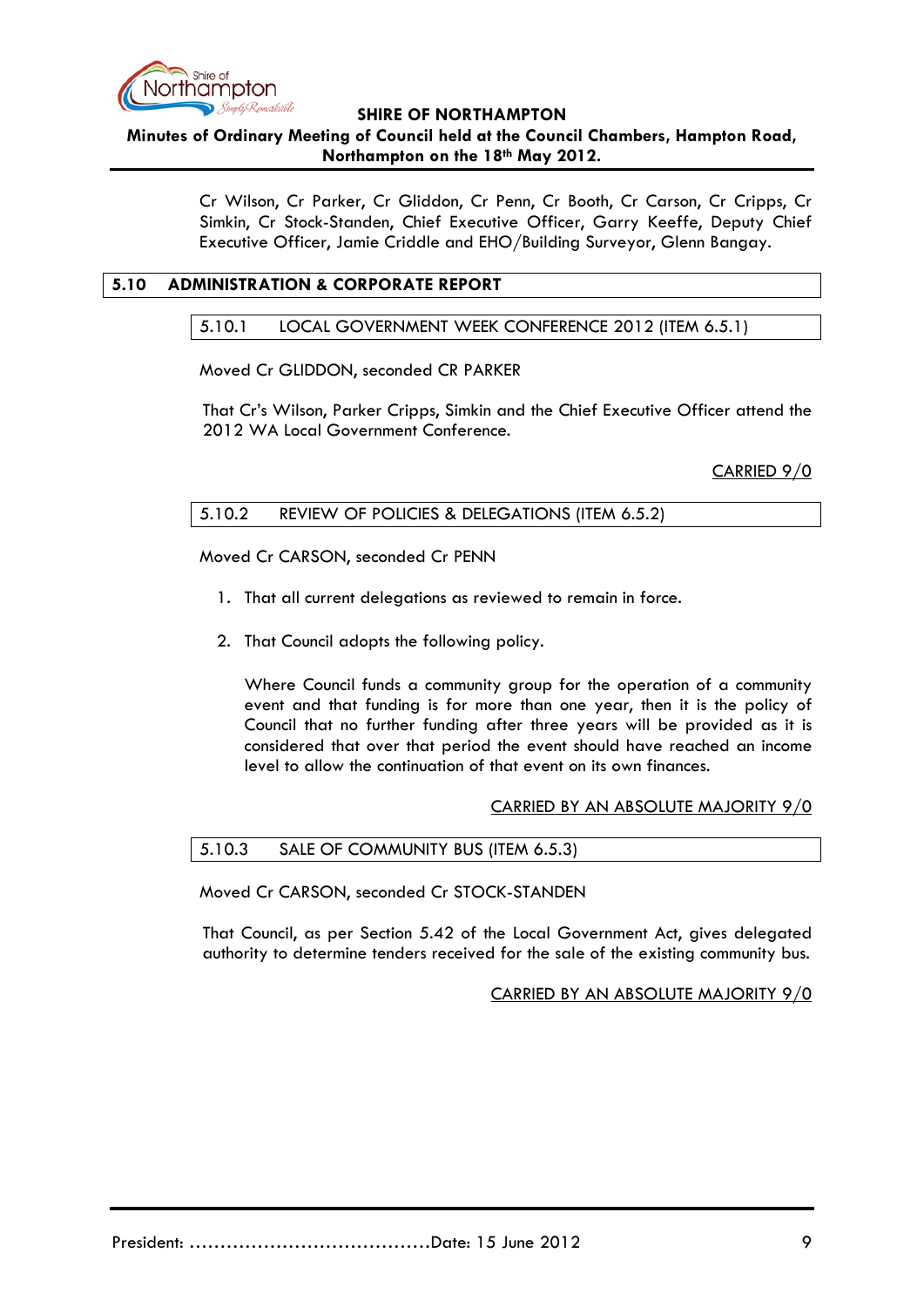

## **Minutes of Ordinary Meeting of Council held at the Council Chambers, Hampton Road, Northampton on the 18th May 2012.**

5.10.4 JET SKIS IN SWIMMING AREAS – HORROCKS (ITEM 6.5.4)

Moved Cr SIMKIN, seconded Cr STOCK-STANDEN

That Council request the Department of Transport to investigate the creation of a recreation area for Jet Ski and use of recreational vessels for water activities (ie skiing) in an area where there is no danger to the general public, or alternatively a recreational lane where such vessels can be used.

It is requested that any such area to be considered is north of the current boat launching area.

CARRIED 9/0

Moved Cr PARKER, seconded Cr CRIPPS

That Council forward the correspondence received from the Shire of Chapman Valley in relation to Council's attempt to commence structural reform negotiations to the Minister for Local Government.

CARRIED 9/0

### 5.10.6 STATE AVIATION STRATEGY – ISSUES PAPER (ITEM 6.5.6)

Moved Cr GLIDDON, seconded Cr CARSON

That Council:

- 1. Provide comment on the WA State Aviation Strategy Issues Paper, specifically Section 5.7, as per comments made within the report.
- 2. Forward these comments to the State Premier, Minister for Transport and the Federal Minister for Infrastructure, Transport and Regional Development to take particular notice of future FIFO operations, in particular the opportunity for smaller rural towns with adequate services, such as airports, to have further growth from FIFO operations.

CARRIED 9/0

### 5.10.7 NORTHAMPTON COMMUNITY CENTRE REDEVELOPMENT (ITEM 6.5.7)

Noted.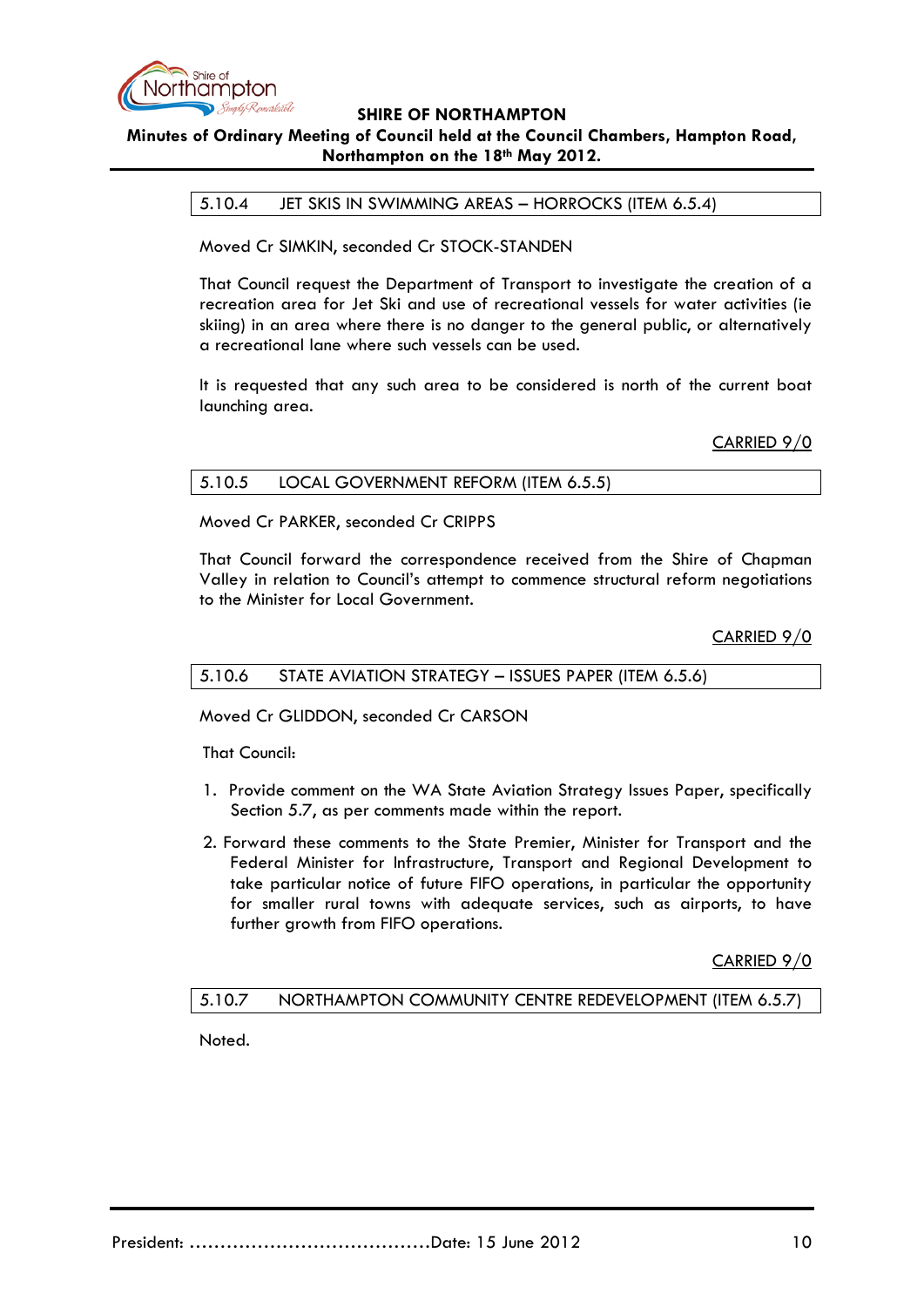

# **Minutes of Ordinary Meeting of Council held at the Council Chambers, Hampton Road, Northampton on the 18th May 2012.**

5.10.8 CHANGE TO FUNDING ALLOCATIONS FOR BATAVIA RURAL GROUP (ITEM 6.5.8)

Moved Cr CARSON, seconded Cr SIMKIN

That Council endorses the revised timetable and funding allocation for the Batavia Rural Group as presented within the officer's report.

CARRIED 9/0

## **5.11 PRESIDENTS REPORT**

Since the last Council meeting the President, Cr Wilson reported on his attendance to the following:

- Informal meeting with members of the Horrocks Progress Association.
- Anzac Day ceremony in Northampton where he laid a wreath on behalf of Council.
- Attended the Annual Road Transport Forum in Perth.
- Attended the Kalbarri Airport Joint Venture committee meeting.

## **5.12 DEPUTY PRESIDENTS REPORT**

Since the last Council meeting the Deputy President, Cr Parker reported on his attendance to the following:

- Informal meeting with members of the Horrocks Progress Association.
- Attended the LEMC & CERM meetings for Local Emergency Management.
- Attended the Annual Road Transport Forum in Perth.
- Attended the Kalbarri Airport Joint Venture committee meeting.

## **5.13 COUNCILLORS REPORT**

### 5.13.1 Cr BOOTH

Since the last Council meeting Cr Booth reported on her attendance to the following:

• Various meetings to organise the Zest Festival.

### 5.13.2 Cr GLIDDON

Since the last Council meeting Cr Gliddon reported on her attendance to the following:

- Anzac Day ceremony in Kalbarri where she laid a wreath on behalf of Council.
- Attended Canoe and Cray Carnival and Zest Festival Committee meetings.